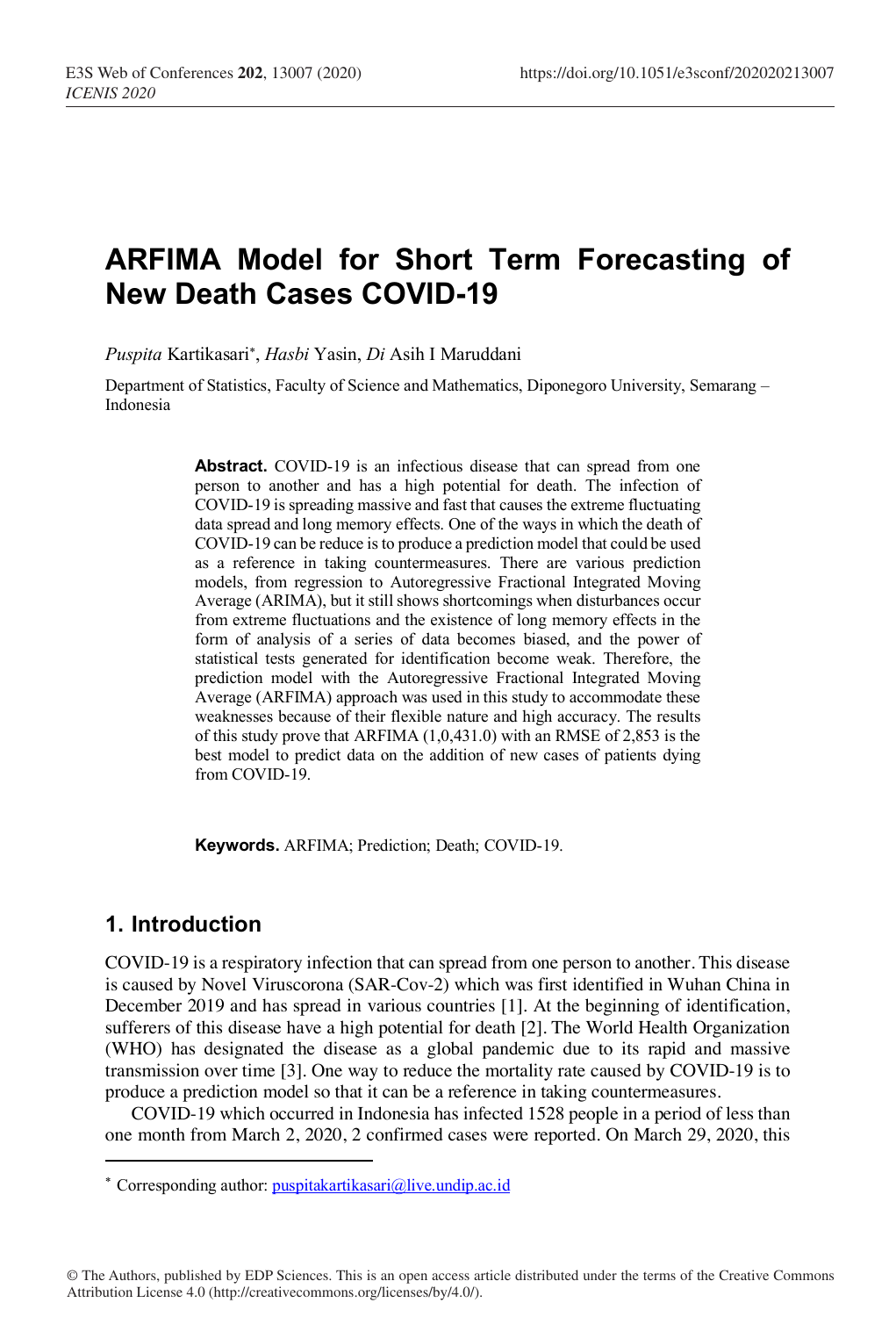case increased to 1,285 cases in 30 provinces, the five highest provinces including Jakarta, West Java, Banten, East Java, and Central Java [4, 5].

Time series is one of the most popular methods in statistics for making prediction models. This is because the method is simple but able to solve more complex problems, if the case under study is affected by time [6]. Several studies using this method in predicting an event both in the fields of kymiatology, agriculture or health. Studies that examine these include [7-12].

There are various models in the time series including decomposition models, Autoregressive Integrated Moving Average (ARIMA), Seasonal Autoregressive Integrated Moving-Average (SARIMA), Seasonal Autoregressive Integrated Moving-Average with Exogenous Regressors (SARIMAX), Vector Autoregression Moving-Average (SARIMA) VARMA), Vector Autoregression Moving-Average with Exogenous Regressors (VARMAX), Simple Exponential Smoothing (SES), Holt Winter's Exponential Smoothing (HWES) and others. However, the accuracy of these methods is still weak when extreme fluctuations occur and is unable to capture if there are observations that have a strong enough correlation with other observations even though the distance between observations is quite far (long memory). From several time series models, the Autoregressive Fractional Integrated Moving Average (ARFIMA) is a model that is able to capture extreme fluctuations and long memory. This happens if the case under study experiences a continual change over time. [13- 20].

## **2. Methods**

The method used in this research is a case study by applying theory to analyze data in concluding additional cases of dead patients caused by the COVID-19 pandemic, this is done to be able to determine preventive measures. To achieve this goal, the following steps are taken.

The first step is to describe the died characteristics of COVID-19 patient data from March 3, 2020 to June 1, 2020. Data is divided into two parts, in sample data and out sample data. In sample data starts from March 2, 2020 until June 1, 2020, while out sample data starts from June 2, 2020 to June 11, 2020. The second stage is to identify the existence of the long memory with  $0 < d < 0.5$ . This can be done by several estimation methods including Geweke and Porter Hudak (GPH), Nonlinear Least Square (NLS), Exact Maximum Likelihood (EML) and Modified Profile Likelihood (MPL) [21]. However, in this study using the GPH Estimator because the parameter d estimation in the GPH method can be done directly without knowing the values of the p and q parameters first [22].

$$
\hat{d}_{GPH} = \frac{-0.5 \sum_{j=1}^{m} \left( \widetilde{X}_j - \overline{\widetilde{X}} \right) \log I_j}{\sum_{j=1}^{m} \left( \widetilde{X}_j - \overline{\widetilde{X}} \right)^2}
$$
 (1)

The next step is to create an ARFIMA model by making a time series plot, transforming data if the data does not meet the assumption of homogeneity in variance, making ACF and PACF plots of data that have been transformed, setting one or more ARFIMA models in accordance with the ACF and PACF plots of the results of the previous step, do the estimation of the model parameters and choose the best ARFIMA based model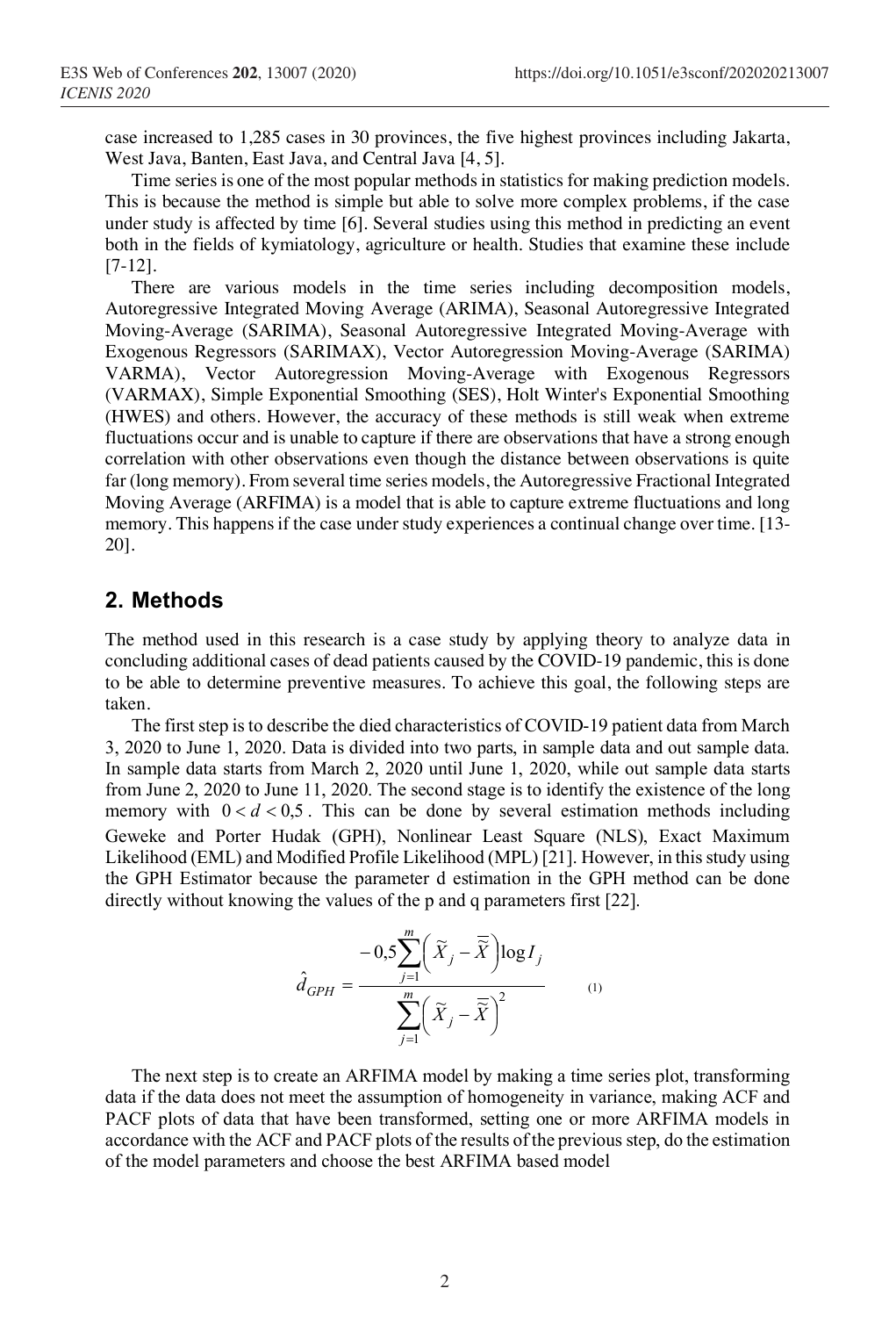$$
AICc = AIC + \frac{2M(M+1)}{n-M-1}
$$
 for in sample data and  $MSE = \frac{1}{L} \sum_{i=1}^{L} e_i^2$  for out sample data

After that carry out diagnostic tests assuming white noise and normal distribution using the Ljung-Box test and Kolmogorov Smirnov

Ljung-Box 
$$
Q = n(n+2) \sum_{k=1}^{K} \frac{\hat{\rho}_k^2}{n-k}
$$
 and "*Kolmogorov Smirnov*"  
\n $D = Sup|S(x) - F_0(x)|$  [23]

The last step is forecast the next 10 periods, then calculate the RMSE value from the forecast data obtained

$$
RMSE = \sqrt{\frac{1}{L} \sum_{i=1}^{L} e_i^2}
$$
 (2)

#### **3. Results**

#### **3.1 Description of Data**

The following is a description of data from COVID-19 patients who were declared dead from March 2, 2020 to June 11, 2020.



**Fig. 1.** Scatter Plot Description of Death Patient Data

Fig. 1. Shows the results from 1th week to 13 th week the number of patients dying from COVID-19 is increasing. On March 2, 2020, the highest total cases occurred in the 13th week, with an average of 34 patients per day and a minimum of 19 people. On April 14, 2020 which meant 60 people in one day. At the end of the 3 rd month or 9 th week there was a decrease but it did not need to be significant because positive confirmation was increasing. This phenomenon causes because in the 2 nd month the handling of this pademic did not go right, there was no enforcement of the rules of health protocols such as physical distension, social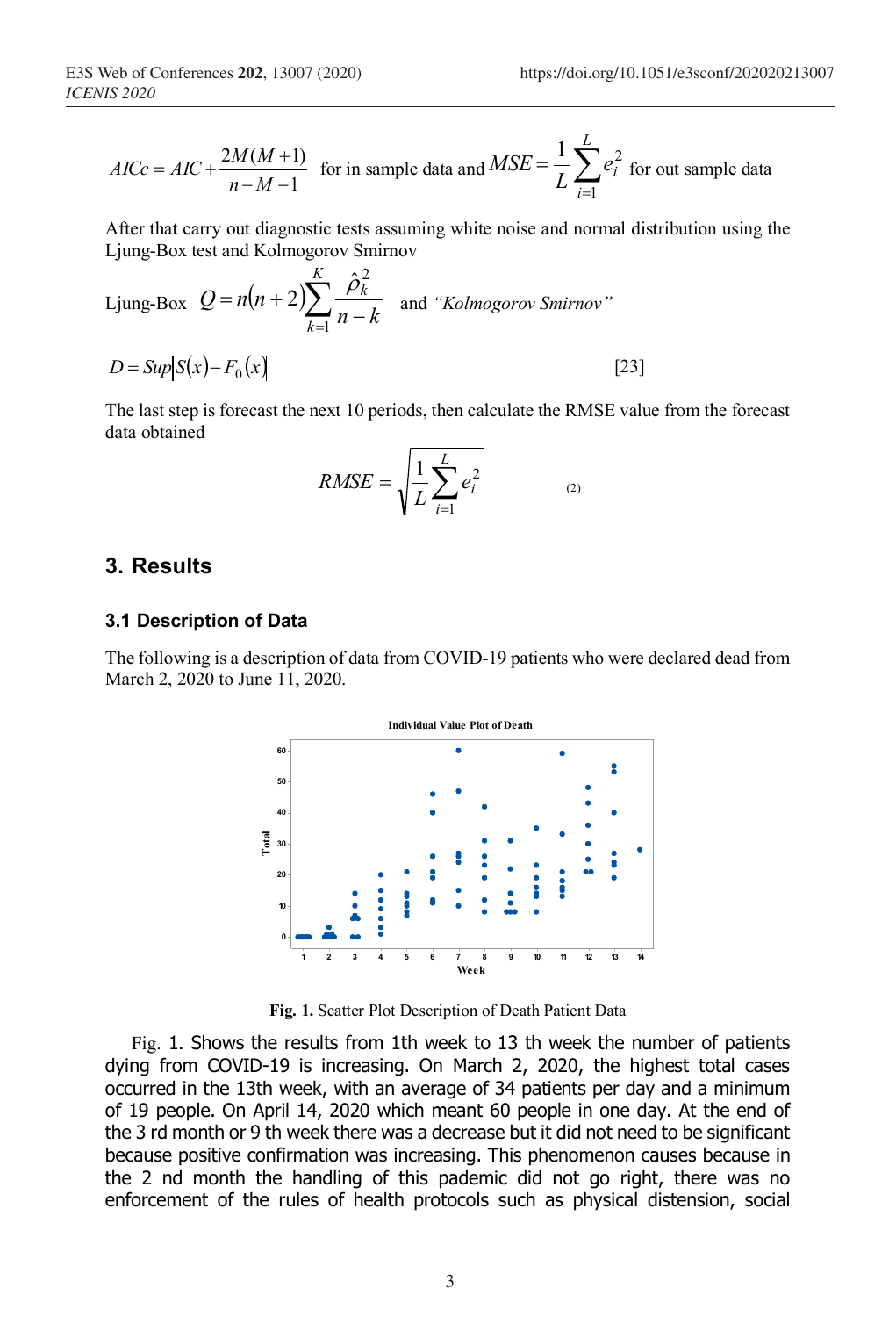distension and this was also the initial period of the pandemic entering Indonesia. While at the end of week 13 the easing of social boundaries began and coincided with the entry of Ramadan and Eid al-Fitr which is the culture of Indonesian people going home so that community mobilization is higher.

### **3.2 Testing Long Memory Data for Patients Died by COVID-19**

Before create the ARFIMA model, the first thing to do is making a time series plot like in Fig. 1. to see the data patterns of patients dying from COVID 19 every day.



**Fig. 2.** Time Series plot for patients who have been declared dead due to COVID-19

Based on Fig. 2. it can be seen that data patterns are not stationary in variance, this causes the need for Box-Cox transformation as shown in Fig. 3.



**Fig. 3.** Box Cox Transformation in Case of Death

Fig. 3. Shows the value of  $\lambda = 0$ , with each transformation in the patient's death data obtained a time series plot that resembles a straight line, the ACF and PACF plots also resemble the initial ACF and PACF data as shown in Fig. 4. and Fig. 5. for patients who died. Therefore, in this study ignoring data that was stationary on variants both data of patients recovering from COVID-19 disease and patients who died from COVID-19.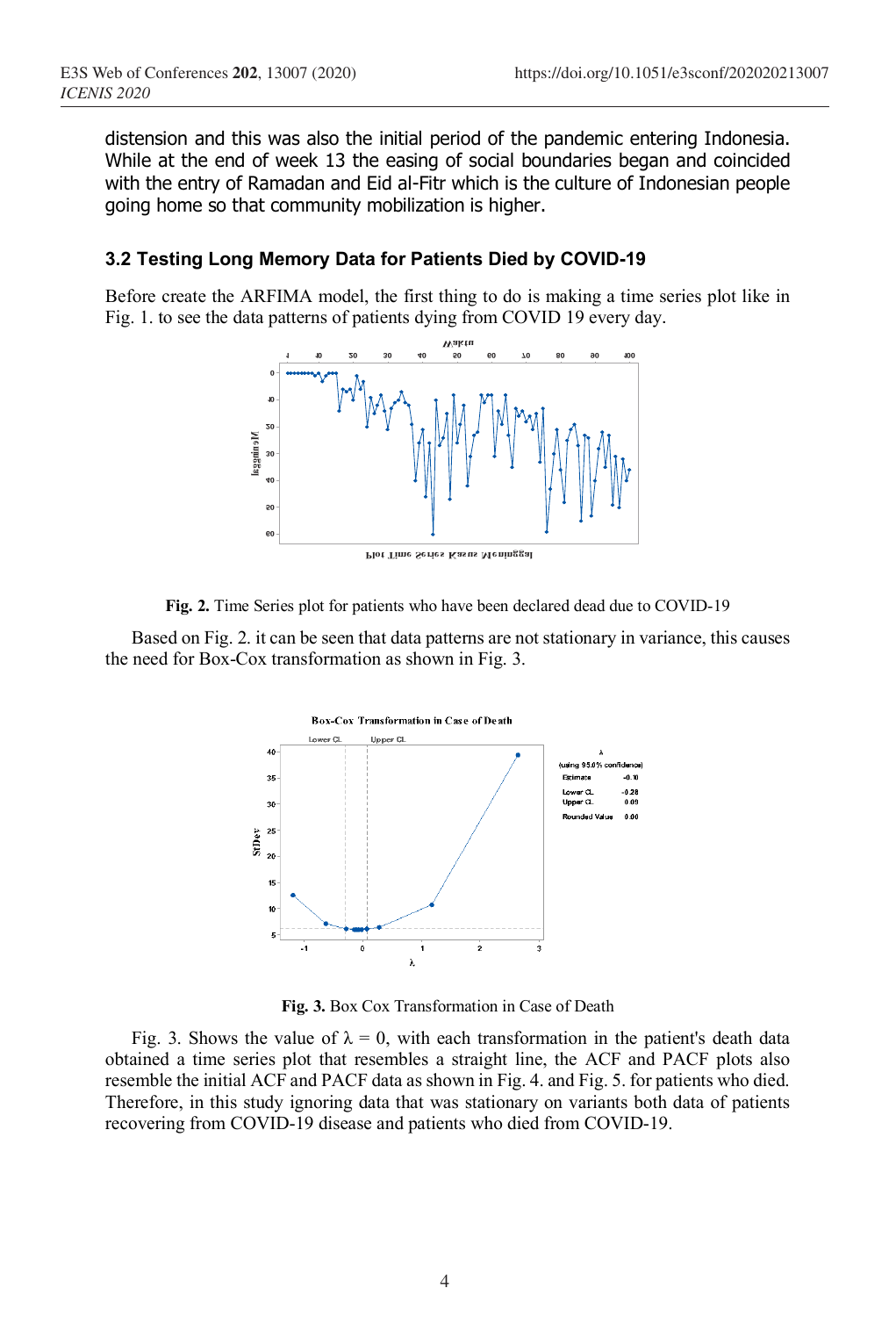

**Fig. 4.** ACF plot of patients who were declared dead due to COVID-19



**Fig. 5.** PACF plot of data for patients who have been declared dead due to COVID-19

The next step is to identify the long memory data of patients who died from COVID-19, this is done to see whether there is a long memory effect (long-term dependency). The way to do this is to observe ACF in Fig. 4. The ACF plot indicates the alleged long memory in the recovered data of COVID-19 patients and the data of COVID-19 patients who die every day due to ACF plots moving down slowly.

Apart from the ACF plot, to prove that the data follows a long memory pattern by estimating the parameter *d* by using the GPH Estimator. The estimated parameter *d* in the data of patients who died due to COVID-19 disease was 0.488. This shows that the GPH Estimator value for data of patients who recovered and died had values between 0 and 1. This proves that the data is following a pattern of long memory. From the detection of long memory and long memory tests that have been done above, the data of patients who die from COVID-19 every day can be modeled using the ARFIMA model.

#### **3.3 ARFIMA Model for data of patients who are declared dead every day due to COVID-19 disease**

After the descriptive statistics and long memory identification phase, the next analysis is ARFIMA modeling of patients who died from COVID-19. If the normality assumptions of the model residuals are not met, then the analysis continues by showing the value of kurtosis.

Data of patients who die every day from COVID-19 disease are modeled with the ARFIMA model and get  $d = 0.431$  with p-value =  $\leq 2e-16$  which means that the d value is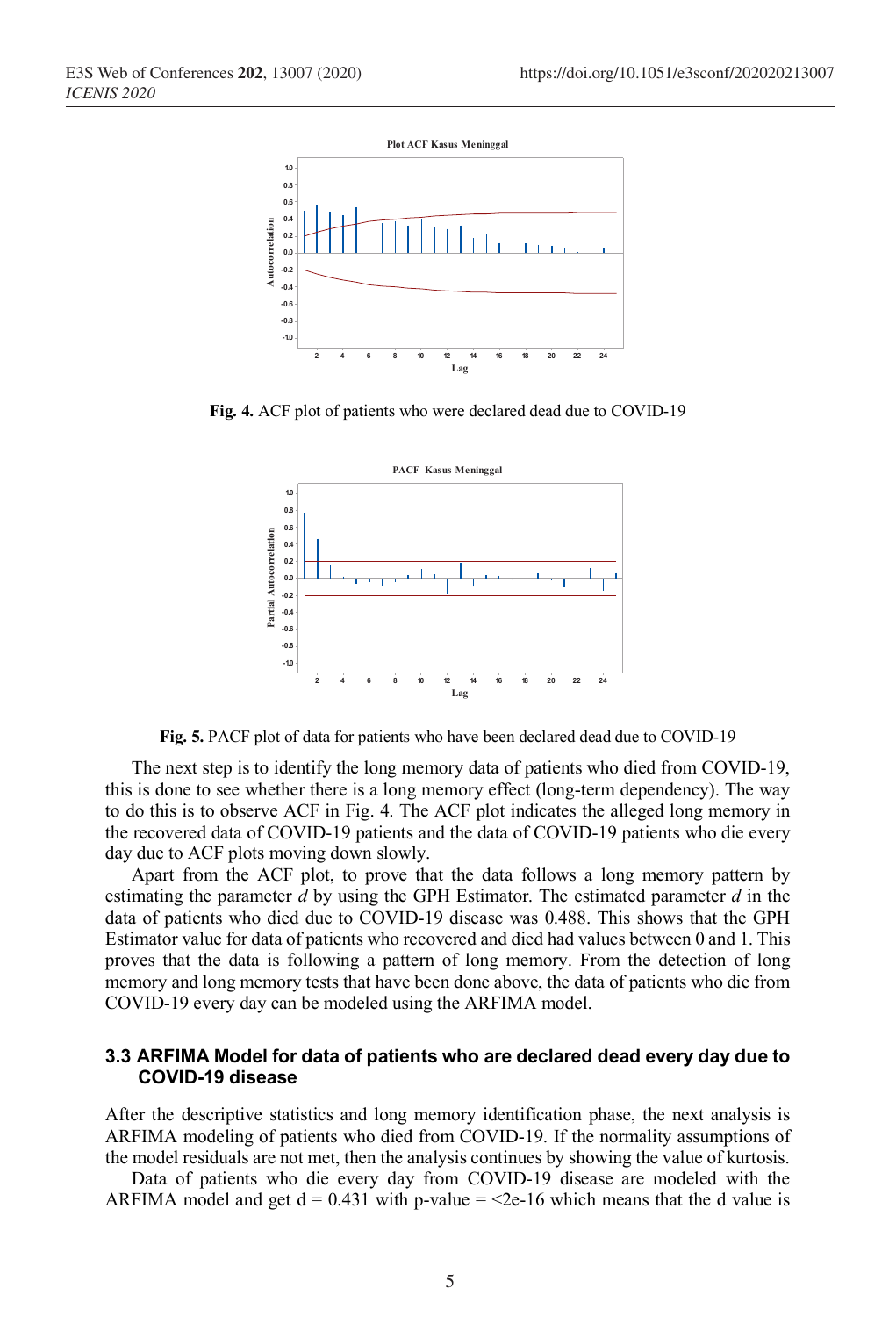significant in the model because it is less than  $\alpha = 0.05$ . This modeling is based on Fig. 5 which is the absence of a significant lag (out of the  $\frac{2}{\sqrt{n}}$  limit) after lag 2, whereas in Fig. 6

shows that ACF drops slowly. This shows that the AR model was used as an estimate in this case.

After conducting a number of trials that included significant lags (out of bounds), the estimation models obtained and the corresponding data for patients recovering daily from COVID-19 disease are presented in **Table 1.**

|           |          | Estimate Std. Error z value $Pr(>\vert z \vert)$ |          |           |
|-----------|----------|--------------------------------------------------|----------|-----------|
|           | 0.431    | 0,009                                            | 48.390   | $<$ 2e-16 |
| AR<br>(1) | $-0,236$ | 0.102                                            | $-2,323$ | 0.0202    |

**Table 1.** Parameter Estimation of ARFIMA Model

Table 1. shows that the estimated parameter for AR (1) was -0.236 with an estimated value of d of 0.431. The overall coefficient of the parameter is significant for the model because the p-value  $< \alpha$ , so the ARFIMA model formed is ARFIMA (1,0,431.0) with an AIC value of 712,699, so the model formed as follows.

 $A_1 \nabla^{0,431} Z_t = A_2 a_t$ , with  $A_1 = 1 + 0,236B$  $A_2 = 1$ ,

Or it can be written using the following model.

$$
(1+0,236B)(1-B)^{0,431}Y_t = a_t
$$
 (3)

After getting the best ARFIMA model, the next step is checking the diagnosis, testing the residual to see whether the residual meets the assumption of white noise and has a normal distribution.

**Table 2.** ARFIMA Model Residual White Noise Testing (1,0.429.0)

| X-Squared | df | P-Value |  |
|-----------|----|---------|--|
| 55,32     | 48 | 0.218   |  |

Table 2 shows that the L-Jung Box test p-value statistic is more than 5%, which is equal to 0.218. This means that the ARFIMA residual model (1,0,431.0) meets the assumption of white noise residuals. The next step is to test the normality distribution using the Kolmogorov Smirnov test, where the results are presented in Table 3.

**Table 3.** Testing the Residual Normality Model of the ARFIMA (1,0,431.0)

| Ð      | P-Value   |
|--------|-----------|
| 0,5023 | 1,332e-15 |

Based on the results of the normality test using the Kolmogorov Smirnov test in Table 3., the results of the residual assumptions are not normally distributed. After checking the kurtosis value, a value of 1.465 can be seen in Fig. 6., this causes the residuals not to have a normal distribution.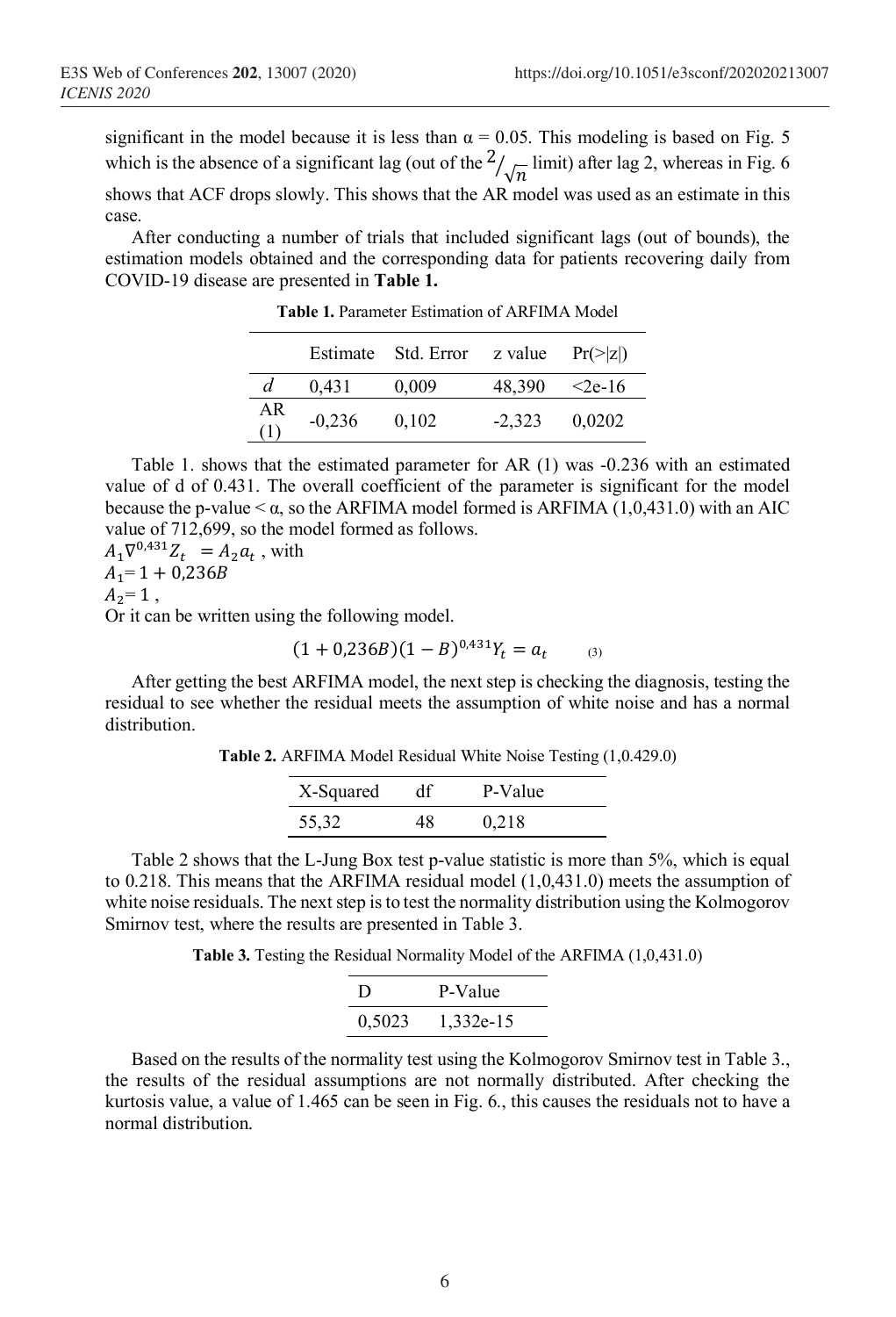

**Fig. 6.** Graphycal Summary of Residual ARFIMA Model (1,0.431,0).

The results from ARFIMA modeling (1,0,431.0) yielded forecasting for the next 10 periods presented in Table 4.

**Table 4.** ARFIMA Model Forecasting Results (1,0.431.0)

| Data        | Forecast |
|-------------|----------|
| 92          | 31.2069  |
| 93          | 29.3407  |
|             |          |
| 101         | 25 8661  |
| <b>RMSE</b> | 2.853    |

Based on the forecast results in Table 4. it can be seen that the forecast results have a good value of the model for RMSE of 2.853, which means that the ARFIMA model (1.0.431.0) is very well used to predict patients who die from COVID-19 disease going forward.

# **4. Conclusion**

The best Integrated Fractional Integrated Moving Average (ARFIMA) model obtained to predict cases of patients dying from a COVID-19 pandemic in Indonesia every day is  $(1 + 0.236B)(1 - B)^{0.431}Y_t = a_t$  with Root Mean Square Error (RMSE) of 2,853. This is because the ARFIMA model is able to accommodate well the long memory effect, resulting in a small bias. Also in estimating model parameters, it is also simpler. By knowing the addition of patients who died from COVID-19, we can take anticipatory steps and decisions that need to be made.

# **Acknowledgement**

This research was funded by LPPM Diponegoro University with the 2020 RPP scheme. The authors thank the LPPM Diponegoro Univeristy for its funding and support.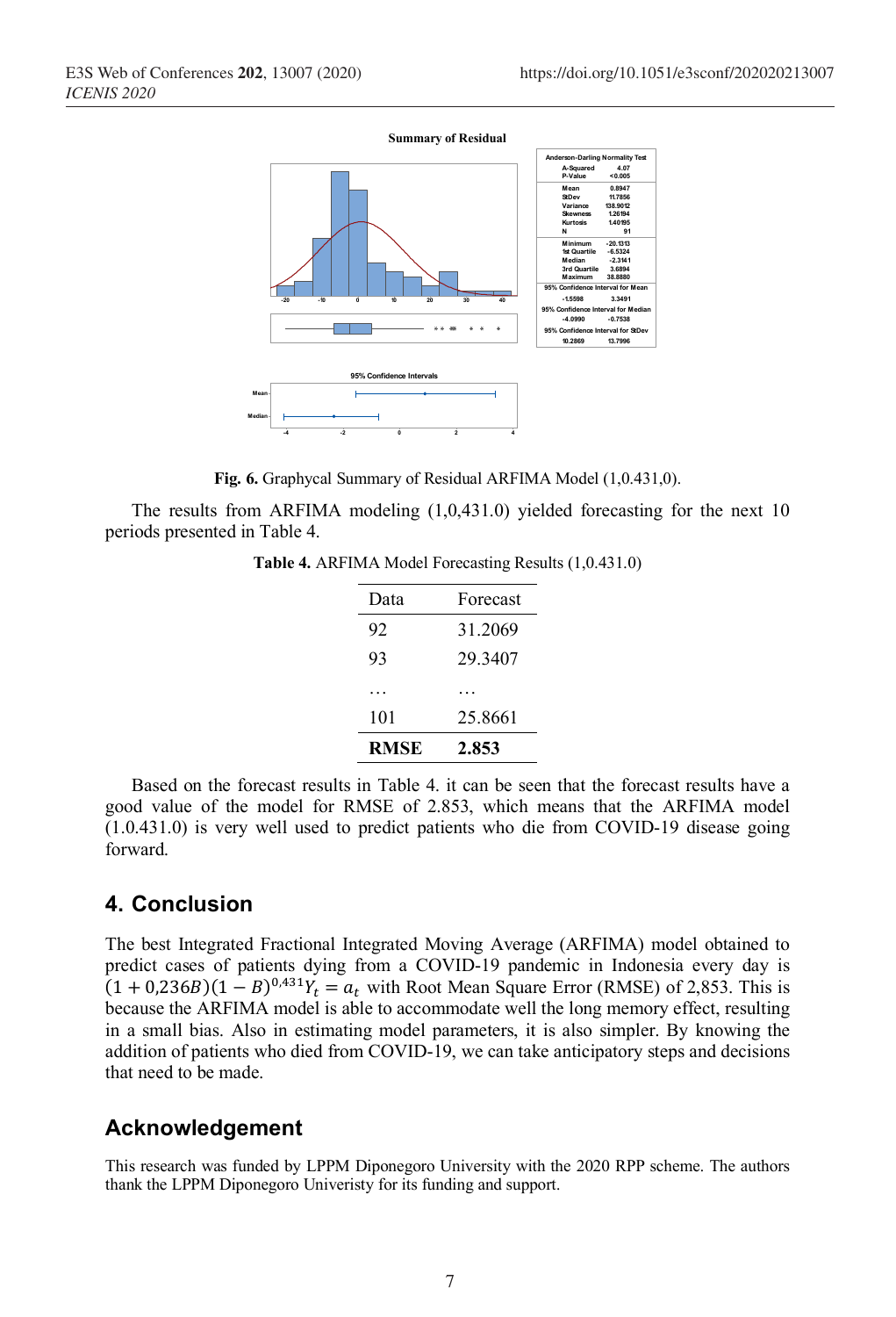# **References**

- [1] C. Wang., P.W. Horby., F.G. Hayden., G.F. GaoA. Novel coronavirus outbreak of global health concern. Lancet. Vol. **395**. Issue 10223. Pp. 470-473. doi.org/10.1016/S0140-6736(20)30185-9.
- [2] Q. Chen, M. Liang, Y. Li, J. Guo, D. Fei, L. Wang, L. He, C. Sheng, Y. Cai, X. Li, J. Wang, Z. Zhang. Mental health care for medical staff in China during the COVID-19 outbreak. Lancet Psychiatr. Vol. **7**. Issue. 4. Pp. PE15-E16. doi.10.1016/S2215-0366(20)30078-x.
- [3] Yudong Shiab, Juan Wang, Yating Yanga, Zhiqiang Wang, Guoqing Wang, Kenji Hashimoto, Kai Zhang, Huanzhong Liuab. 2020. Knowledge and attitudes of medical staff in Chinese psychiatric hospitals regarding COVID-19. Brain, Behavior & Immunity-Health. Vol **4**. doi.org/10.1016/j.bbih.2020.100064.
- [4] Kementerian Kesehatan Republik Indonesia. 2020. Pedoman Pencegahan dan Pengendalian Corona Virus Diaseases (COVID -19).
- [5] Ramadhan Tosepua, Joko Gunawan, Devi Savitri Effendy, La Ode Ali Imran Ahmad, Hariati Lestari, Hartati Bahar, Pitrah Asfiang. Correlation between weather and COVID-19 pandemic in Jakarta, Indonesia. Science of The Total Environment. Available online 4 April 2020, 138436. In Press, Journal Pre-proof. doi.org/10.1016/j.scitotenv.2020.138436.
- [6] Zheng F., Zhong S. 2011. Time series forecasting using a hybrid RBF neural network and AR model based on binomial smoothing. World Academy of Science. Eng Technol **75**. Pp. 1471- 1475.
- [7] Pasaribu, Y. P., Fitrianti, H., Suryani, D. R. (2018). Rainfall forecast of merauke using autoregressive integrated moving average model. In The 3rd International Conference on Energy. Environmental and Information System, 73. Central Java, Indonesia.
- [8] P. Arumugam., R. Saranya. (2018). Outlier Detection and Missing Value in Seasonal ARIMA Model Using Rainfall Data\*. Materialstoday:proceedings. Vol. **5**. Issue 1. Part 1. Pp. 1791-1799. doi.org/10.1016/j.matpr.2017.11.277.
- [9] Arya P., Paul R.K., Kumar A., Singh K.N., Sivaramne N, Chaudhary P. (2016). Predicting pest population using weather variables: An ARIMAX time series framework. International Journal of Agricultural and Statistical Sciences. Vol. **11**. No. 2. Pp. 381-386.
- [10] Xiang C., Zhou Z. (2010). Application of ARIMA and SVM hybrid model in pest forecast. Acta Entomologica Sinica. Vol. **53** No. 9. Pp. 1055-1060.
- [11] Al-Sakkaf A., Jones G. (2014). Comparison of time series models for predicting campylobacteriosis risk in New Zealand. Zoonoses Public Health, **61** (3). Pp. 167-174. doi.org/10.1111/zph.12046.
- [12] Zhirui Heab., Hongbing Taoa. (2018). Epidemiology and ARIMA model of positive-rate of influenza viruses among children in Wuhan, China: A nine-year retrospective study. International Journal of Infectious Diseases. Vol. **74**. Pp. 61-70.doi.org/10.1016/j.ijid.2018.07.003
- [13] Caporale, G. M., & Gil-Alana, L. A. (2010). Long Memory and Fractional Integration in High Frequency Financial Time Series. Economics and Finance Working Paper Series. Working Paper No. 10-10. Department of Economics and Finance.